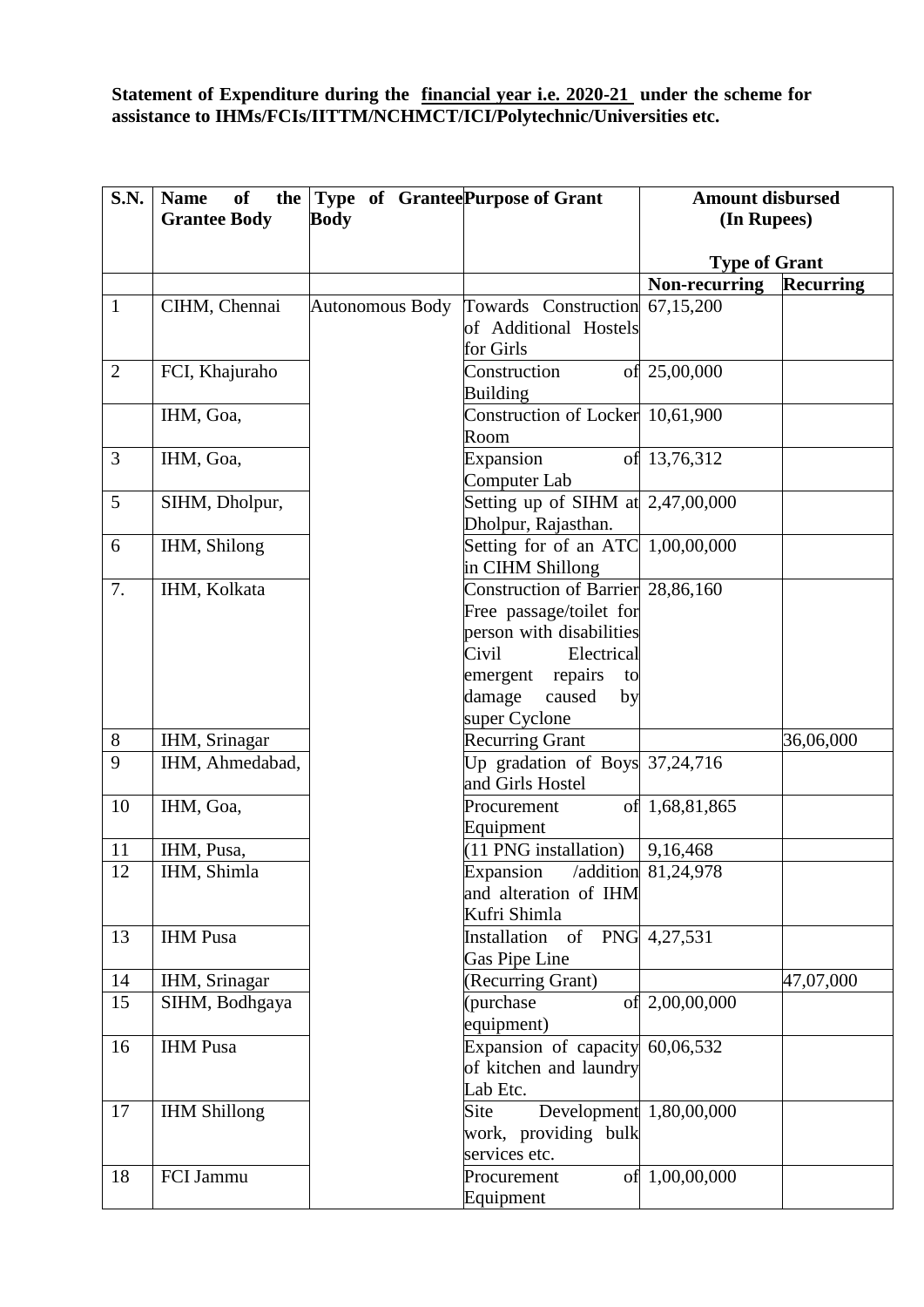| 19 | IHM, Chandigarh         | free<br>(Barrier                    | and 22,93,840   |           |
|----|-------------------------|-------------------------------------|-----------------|-----------|
|    |                         | accessible environment              |                 |           |
|    |                         | with<br>for<br>persons              |                 |           |
|    |                         | disabilities)                       |                 |           |
| 20 | IHM, Chandigarh         | renovation                          | of 29,42,920    |           |
|    |                         | Toilets/wash                        |                 |           |
|    |                         | room/buildings                      |                 |           |
| 21 | <b>IITTM, Gwalior</b>   | Campus Development 1,02,00,000      |                 |           |
|    |                         | <b>IITTM</b><br>work<br>at          |                 |           |
|    |                         | Gwalior                             |                 |           |
| 15 | IITTM,                  | Repairing<br>of                     | the 31,19,289   |           |
|    | Bhubaneswar             | building damaged due                |                 |           |
|    |                         | to cyclone Fani at                  |                 |           |
|    |                         | <b>IITTM Bhubaneswar</b>            |                 |           |
| 16 | SIHM,                   | Up gradation of FCI $4,10,00,000$   |                 |           |
|    | Dharamshala             | Dharmshala into SIHM                |                 |           |
| 17 | <b>IITTM Gwalior</b>    | Renovation works of 1,60,80,000     |                 |           |
|    |                         | boys hostel as mess                 |                 |           |
|    |                         | area at IITTM Gwalior               |                 |           |
| 18 | <b>IHM Kufri Shimla</b> | Procurement                         | of 1,15,21,450  |           |
|    |                         | equipments for setup                |                 |           |
|    |                         | and upgradation for                 |                 |           |
|    |                         | production department               |                 |           |
|    |                         | kitchen, bakery                     |                 |           |
| 19 | <b>IITTM</b>            | Vertical extension of 4,00,00,000   |                 |           |
|    | Bhubaneswar             | hostel blocks of the                |                 |           |
|    |                         | institute<br>involving              |                 |           |
|    |                         | of<br>first<br>construction         |                 |           |
|    |                         | and second floor                    |                 |           |
| 20 | <b>IHM Srinagar</b>     | Recurring grant                     |                 | 71,80,000 |
| 21 | <b>IHM</b> Goa          | Renovation                          | and 25,43,814   |           |
|    |                         | upgradation of CIHM,                |                 |           |
|    |                         | Goa                                 |                 |           |
| 22 | <b>SIHM</b><br>Dimapur, | Purchase of equipment $2,00,00,000$ |                 |           |
|    | Nagaland                | for SIHM Dimapur                    |                 |           |
| 23 | <b>IHM Shimla</b>       | Expansion                           | 40,62,489       |           |
|    |                         | addition/repair<br>and              |                 |           |
|    |                         | alteration of the IHM               |                 |           |
|    |                         | Shimla                              |                 |           |
| 24 | <b>IHM Hajipur</b>      | Repairing re-alignment 12,83,648    |                 |           |
|    |                         | strengthening<br>and                |                 |           |
|    |                         | raising<br>height<br>of             |                 |           |
|    |                         | boundary wall                       |                 |           |
| 25 | <b>SIHM Balangir</b>    | of<br>Construction                  | the 2,67,00,000 |           |
|    |                         | <b>Building</b>                     |                 |           |
| 26 | FCI Deoghar             | CFA for civil works $1,50,00,000$   |                 |           |
|    |                         | and equipment                       |                 |           |
| 27 | <b>IHM Shillong</b>     | Installation of Rain 14,40,000      |                 |           |
|    |                         | Water harvesting at the             |                 |           |
|    |                         | Institute                           |                 |           |
| 28 | <b>IHM Srinagar</b>     | <b>Recurring Grant</b>              |                 | 85,00,000 |
|    |                         |                                     |                 |           |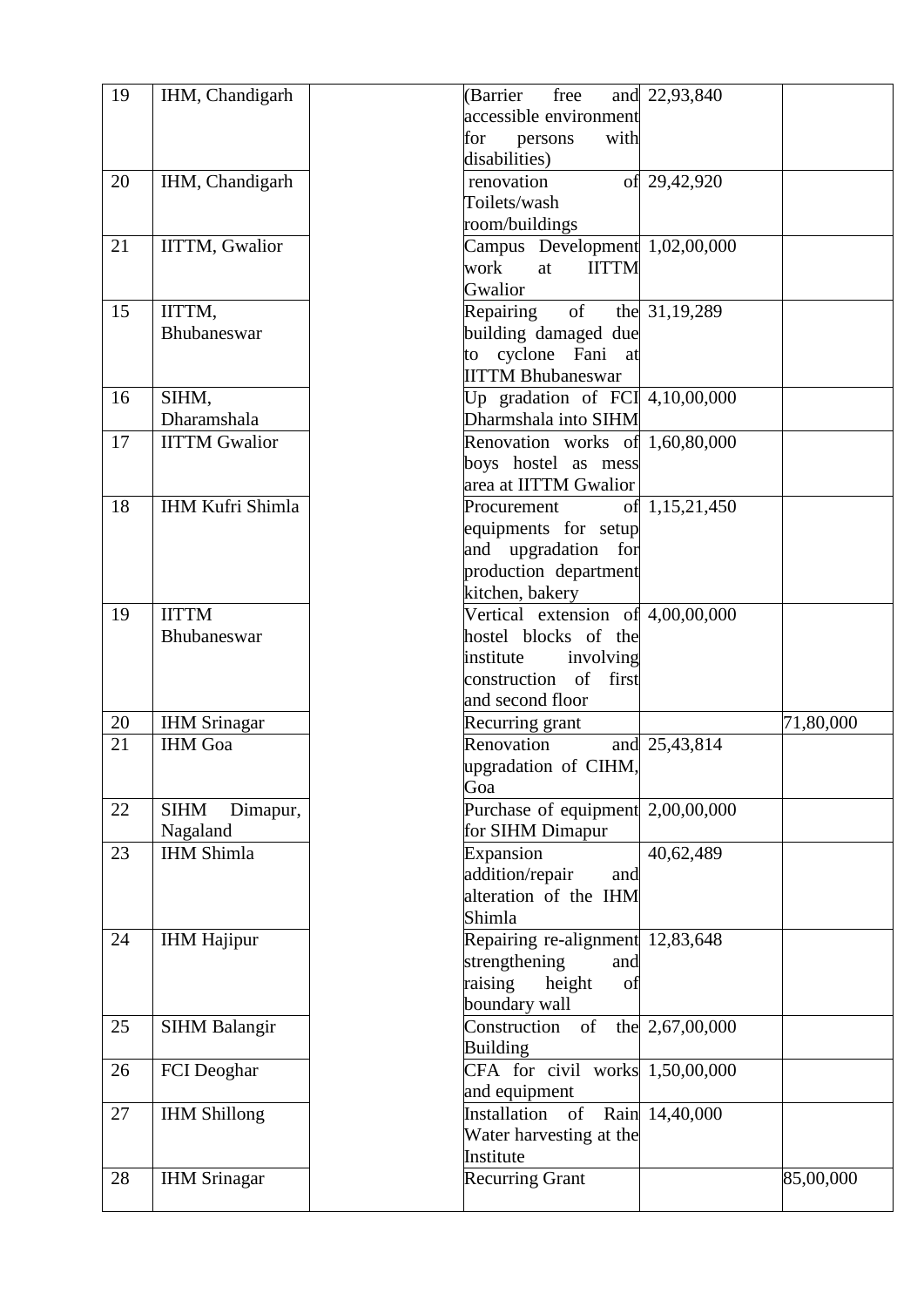| 29 | <b>IHM Hajipur</b>   | Procurement of works 44,28,000   |                 |             |
|----|----------------------|----------------------------------|-----------------|-------------|
|    |                      | relating to various labs         |                 |             |
| 30 | <b>NIWS Goa</b>      | Construction of NIWS 6,16,81,500 |                 |             |
|    |                      | Goa                              |                 |             |
| 31 | <b>SIHM</b> Agartala | Procurement                      | of 1,00,00,000  |             |
|    |                      | Equipment                        |                 |             |
| 32 | <b>IHM Shillong</b>  | Construction                     | for 5,18,81,000 |             |
|    |                      | creation of Additional           |                 |             |
|    |                      | infrastructure for IHM           |                 |             |
|    |                      | Shimla                           |                 |             |
| 33 | <b>IHM Shillong</b>  | <b>Recurring Grant</b>           |                 | 1,65,07,000 |
|    |                      | <b>Total</b>                     | 49,99,99,612    |             |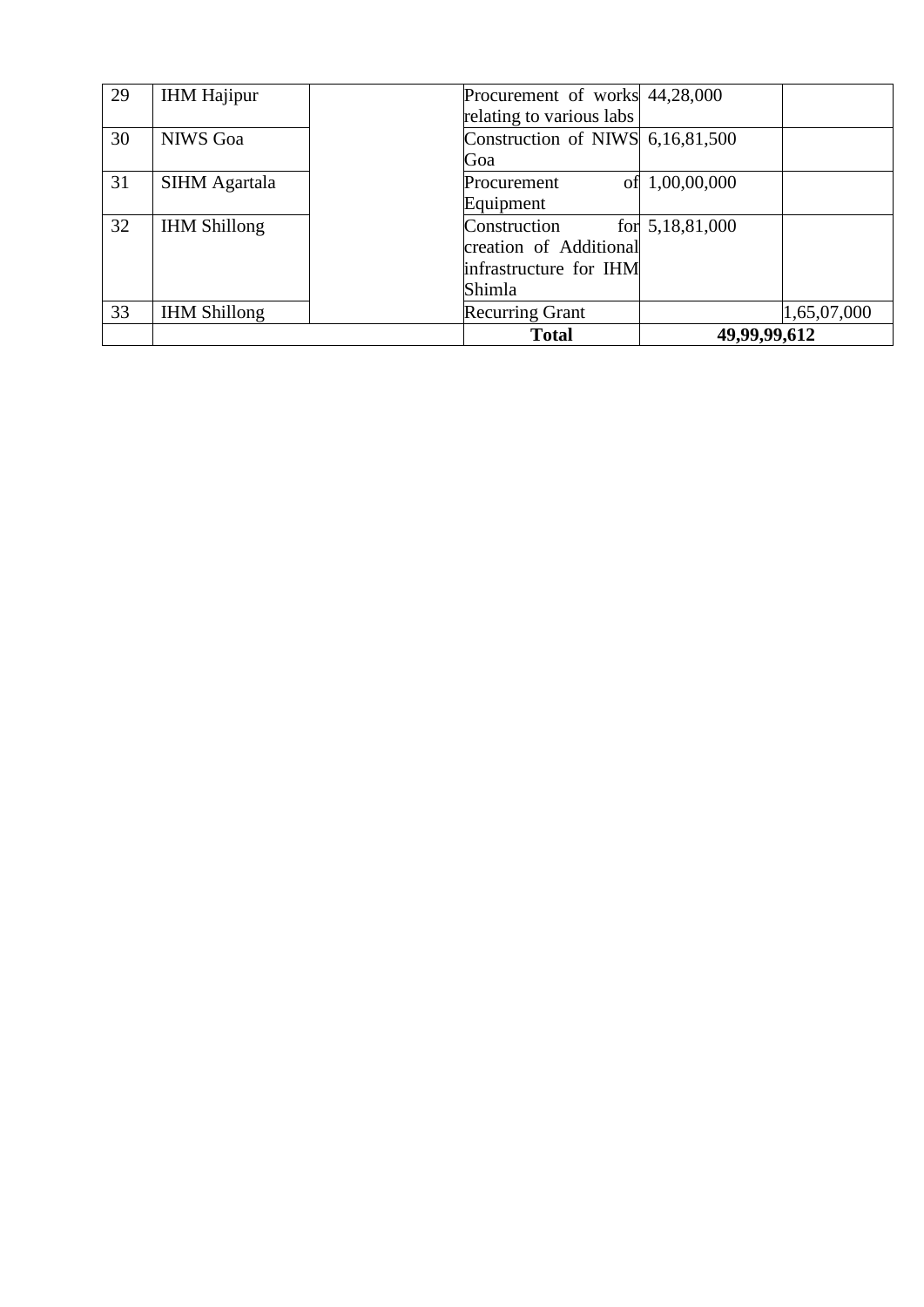## **Statement of Expenditure during the financial year i.e. 2019-20 under the scheme for assistance to IHMs/FCIs/IITTM/NCHMCT/ICI/Polytechnic/Universities etc.**

| SI.<br>No.     | Name of the<br><b>Grantee Body</b> | <b>Type of</b><br><b>Grantee</b><br><b>Body</b> | <b>Purpose of Grant</b>                                              | <b>Amount disbursed</b><br>(In Rupees) |                  |
|----------------|------------------------------------|-------------------------------------------------|----------------------------------------------------------------------|----------------------------------------|------------------|
|                |                                    |                                                 |                                                                      | <b>Type of Grant</b>                   |                  |
|                |                                    |                                                 |                                                                      | Non-recurring                          | <b>Recurring</b> |
| $\mathbf{1}$   | SIHM, Deoghar                      | Autonomous                                      | Setting up of FCI                                                    | 1,58,09,000                            |                  |
| $\overline{2}$ | SIHM, Dholpur                      | <b>Body</b>                                     | Setting up of SIHM                                                   | 4,88,00,000                            |                  |
| $\overline{3}$ | CIHM, Gwalior                      |                                                 | Fixing<br>Ramp<br>and                                                | 11,55,120                              |                  |
|                |                                    |                                                 | making other amenities                                               |                                        |                  |
|                |                                    |                                                 | under<br>barrier<br>free                                             |                                        |                  |
|                |                                    |                                                 | accessible<br>India                                                  |                                        |                  |
| $\overline{4}$ | ICI, Noida                         |                                                 | campaign<br><b>Recurring Grant</b>                                   |                                        | 1,18,65,000      |
| $\overline{5}$ | CIHM,                              |                                                 | Setting up of CIHM                                                   | 4,50,00,000                            |                  |
|                | Jagdishpur                         |                                                 |                                                                      |                                        |                  |
| 6              | CIHM,                              |                                                 | of<br>Procurement                                                    | 1,93,31,423                            |                  |
|                | Bhubaneswar                        |                                                 | Equipments/                                                          |                                        |                  |
|                |                                    |                                                 | Instruments/<br>Furniture                                            |                                        |                  |
|                |                                    |                                                 | etc.                                                                 |                                        |                  |
| $\tau$         | CIHM, Kolkata                      |                                                 | Constructions of Girls                                               | 2,40,82,800                            |                  |
|                |                                    |                                                 | Hostel                                                               |                                        |                  |
| 8              | <b>IITTM, Gwalior</b>              |                                                 | Construction<br>of                                                   | 4,37,00,000                            |                  |
|                |                                    |                                                 | executive Hostel<br>and                                              |                                        |                  |
|                |                                    |                                                 | staff<br>and<br>quarters                                             |                                        |                  |
|                |                                    |                                                 | furnishing of Exalting<br>Hostel at IITTM                            |                                        |                  |
| 9              | CIHM,                              |                                                 | Various<br>Renovation                                                | 84,63,474                              |                  |
|                | Bhubaneswar                        |                                                 | work                                                                 |                                        |                  |
| 10             | CIHM, Srinagar                     |                                                 | <b>Recurring Grant</b>                                               |                                        | 55,36,000        |
| 11             | Rajiv Gandhi                       |                                                 | Introducing<br>Tourist/                                              | 18,00,000                              |                  |
|                | Polytechnic,                       |                                                 | Hospitality course                                                   |                                        |                  |
|                | Itanagar                           |                                                 |                                                                      |                                        |                  |
| 12             | IHM, Gandhi                        |                                                 |                                                                      | 20,85,000                              |                  |
|                | Nagar                              |                                                 |                                                                      |                                        |                  |
| 13             | ICI, Noida                         |                                                 | Setting up of FCI at                                                 | 2,90,09,587                            |                  |
|                |                                    |                                                 | Noida                                                                |                                        |                  |
| 14             | IHM, Gandhi<br>Nagar               |                                                 | $\overline{Up}$ gradation of both<br>Boys & Girls Hostel             | 74,51,827                              |                  |
| 15             | IHM, Shillong                      |                                                 | Up<br>gradation<br>and                                               | 1,15,70,190                            |                  |
|                |                                    |                                                 | Modernization<br>of                                                  |                                        |                  |
|                |                                    |                                                 | Theory and Practical                                                 |                                        |                  |
| 16             | IHM, Shillong                      |                                                 | Setting<br>of<br>up<br>an                                            | 2,00,00,000                            |                  |
|                |                                    |                                                 | Applied<br>Training                                                  |                                        |                  |
|                |                                    |                                                 | Centre(ATC) in CIHM,                                                 |                                        |                  |
|                |                                    |                                                 | Shillong                                                             |                                        |                  |
|                |                                    |                                                 |                                                                      |                                        |                  |
|                |                                    |                                                 |                                                                      |                                        |                  |
|                |                                    |                                                 |                                                                      |                                        |                  |
| 17             | IHM, Shillong                      |                                                 | Construction of sewage<br>treatment<br>plant<br>of<br>CIHM, Shillong | 38,92,000                              |                  |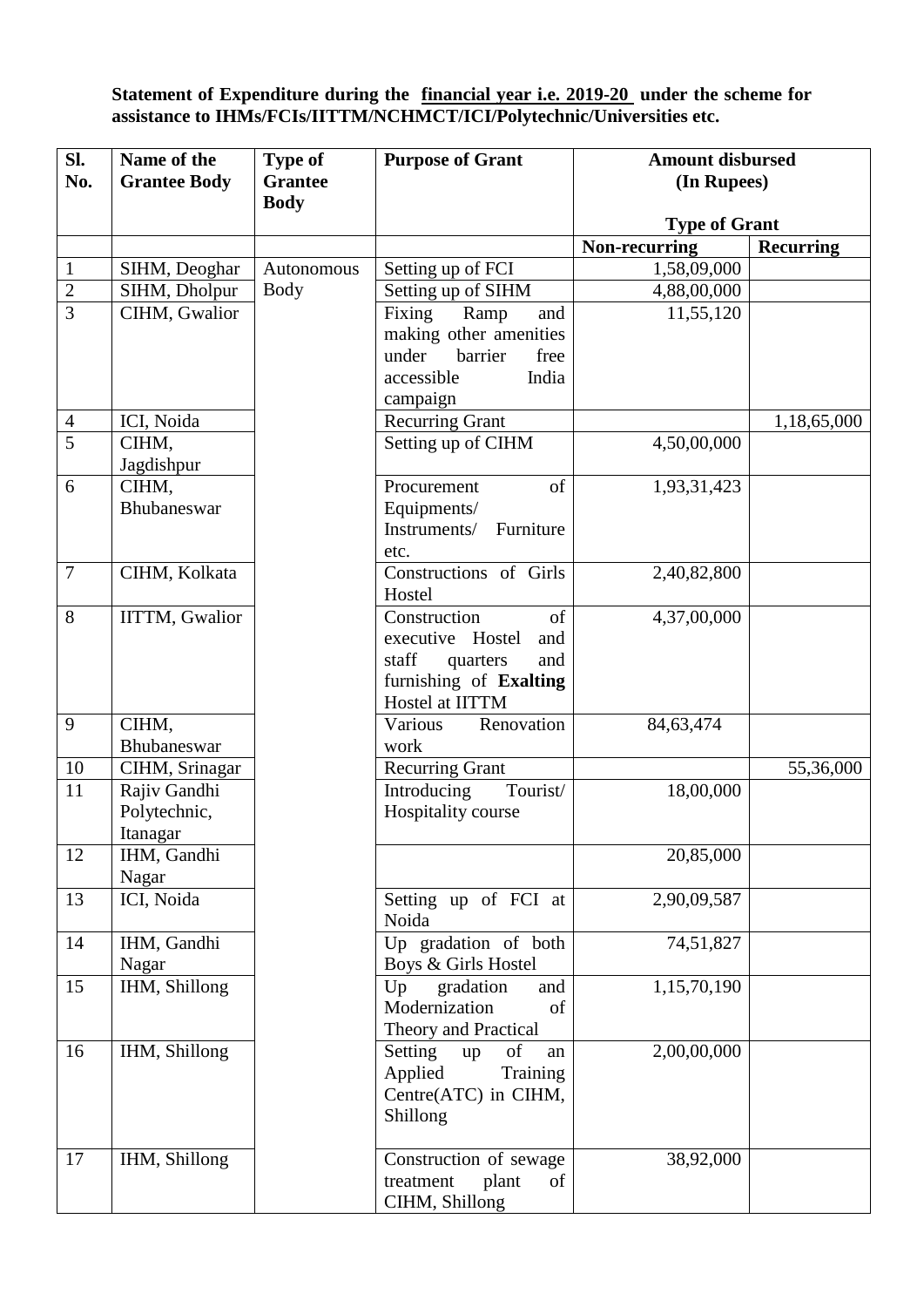| 18 | SIHM,              | Setting up of SIHM,                             | 4,08,00,000 |             |
|----|--------------------|-------------------------------------------------|-------------|-------------|
|    | SawaiMadhopur      | SawaiMadhopur<br><b>Construction of Hostels</b> |             |             |
| 19 | IHM, Shillong      |                                                 | 4,57,46,800 |             |
|    |                    | for both Boys & Girls<br>by way of vertical     |             |             |
|    |                    | extension                                       |             |             |
| 20 | <b>ICI</b> Noida   |                                                 |             |             |
| 21 | SIHM, Jhalawar     | <b>Recurring Grant</b>                          | 4,80,00,000 | 82,76,250   |
|    |                    | Setting up of SIHM,<br>Jhalawar                 |             |             |
| 22 | CIHM, Shimla       | <b>Installation of Sewerage</b>                 | 65,96,480   |             |
|    |                    | treatment plant                                 |             |             |
| 23 | IHM, Srinagar      | <b>Recurring Grant</b>                          |             | 43, 22, 745 |
| 24 | CIHM, Gwalior      | Procure<br>equipment                            | 1,09,84,000 |             |
|    |                    | furnishing constructed                          |             |             |
|    |                    | applied                                         |             |             |
| 25 | <b>Bundelkhand</b> | Implementing 5- years                           | 67,35,000   |             |
|    | University         | Integrated course in                            |             |             |
|    |                    | (MHMRCT)                                        |             |             |
| 26 | ICI, Tirupati      | Construction<br>of new                          | 99,48,800   |             |
|    |                    | campus building                                 |             |             |
| 27 | IHM, Gwalior       | Sewage<br>Treatment                             | 37,65,566   |             |
|    |                    | Plant(STP)                                      |             |             |
| 28 | CIHM, Kolkata      | Purchase of Equipments                          | 37,09,670   |             |
| 29 | CIHM,              | Up gradation of Cabs,                           | 17,19,465   |             |
|    | Hyderabad          | Classroom<br>and                                |             |             |
|    |                    | Auditorium by purchase                          |             |             |
|    |                    | of equipment, furniture                         |             |             |
|    |                    | and                                             |             |             |
| 30 | CIHM, Chennai      | Construction<br>of                              | 8,59,160    |             |
|    |                    | footpath,<br>Accessible                         |             |             |
|    |                    | approach and Ramp &                             |             |             |
|    |                    | Toilets for person with                         |             |             |
|    |                    | disabilities                                    |             |             |
| 31 | CIHM, Hajipur      | Renovation of all toilets                       | 47,24,000   |             |
|    |                    | of Institute buildings                          |             |             |
| 32 | CIHM, Kolkata      | Carryout the renovation                         | 48,00,000   |             |
|    |                    | work of Boys Hostel                             |             |             |
| 33 | SIHM,              | Construction of Barrier                         | 22,93,840   |             |
|    | Chandigarh         | and<br>accessible<br>tree                       |             |             |
|    |                    | environment for person                          |             |             |
|    |                    | with disability                                 |             |             |
| 34 | CIHM, Bhopal       | Installation<br>of<br>Solar                     | 1,87,81,240 |             |
|    |                    | Panel<br>of<br>existing                         |             |             |
|    |                    | building                                        |             |             |
| 35 | IHM, Pusa          | PNG Gas Pipe Line                               | 9,16,468    |             |
|    |                    | Installation                                    |             |             |
| 36 | IHM, Pusa          | Rehabilitation<br>$\&$                          | 87,20,000   |             |
|    |                    | Restoration<br>of                               |             |             |
|    |                    | Institutes' old & new                           |             |             |
|    |                    | academic blocks<br>and                          |             |             |
|    |                    | Boys & Girls Hostels                            |             |             |
|    |                    | strengthing<br>and<br>and                       |             |             |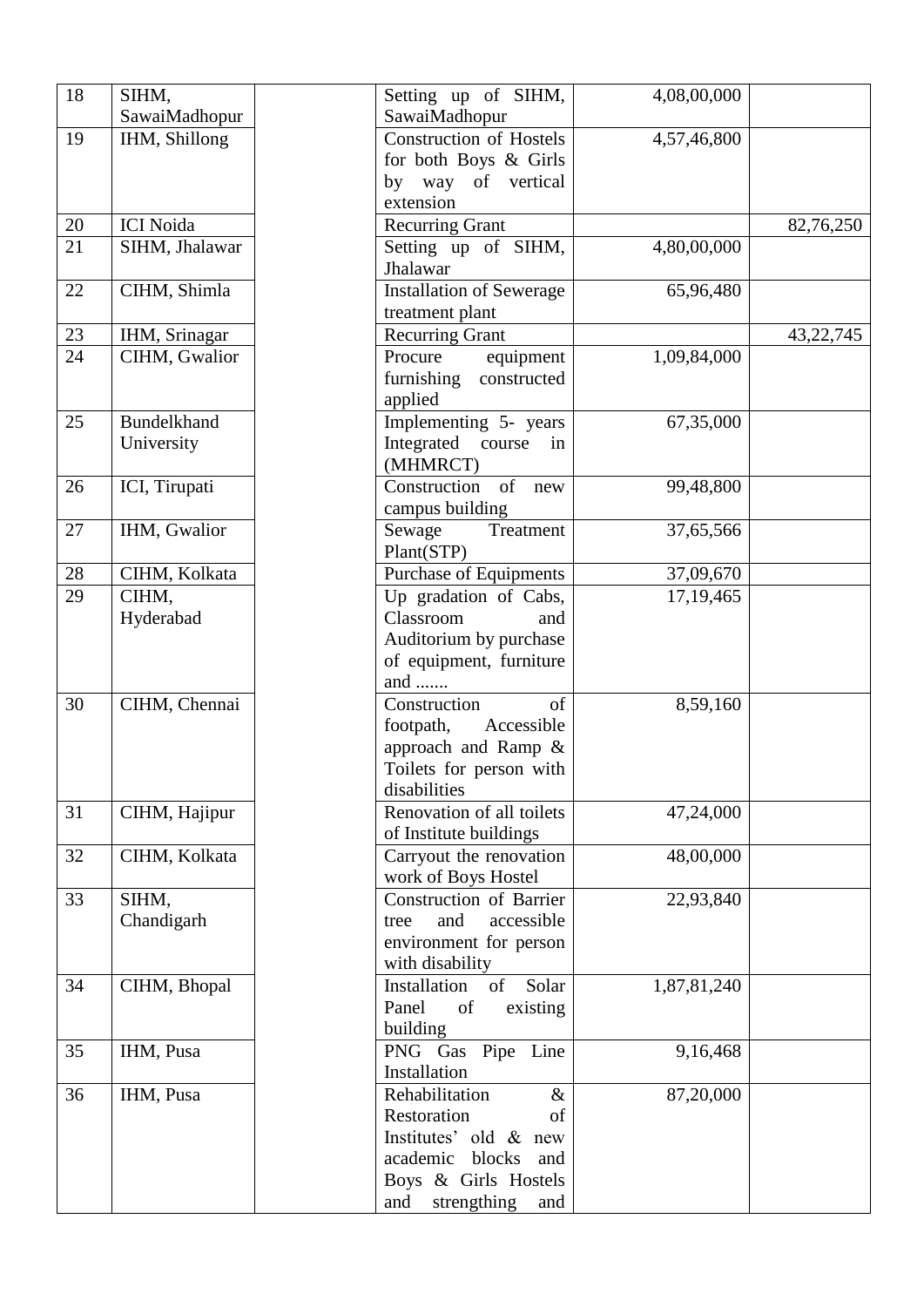|    |                      | raising of<br>boundary<br>wall                                                                                                       |             |
|----|----------------------|--------------------------------------------------------------------------------------------------------------------------------------|-------------|
| 37 | IHM, Pusa            | 32, 34, 206<br>Development work of<br>Bakery<br>new<br>Housekeeping<br>lab &<br>Basic<br>Training<br><b>Restaurant at Institutes</b> |             |
| 38 | IHM, Kolkata         | 12,65,000<br>of<br>Procurement<br>(KYAN) (Community<br>Computer) for Theory<br>classroom                                             |             |
| 39 | <b>CIHM</b> Srinagar | <b>Recurring Grant</b>                                                                                                               | 55,91,000   |
| 40 | <b>ICI</b> Tirupati  | <b>Recurring Grant</b>                                                                                                               | 67, 34, 750 |
| 41 | <b>CIHM</b> Chennai  | Construction<br>of<br>2,00,00,000<br>additional hostel<br>for<br>Girls                                                               |             |
|    | <b>Total</b>         | Rs. 56,80,75,861                                                                                                                     |             |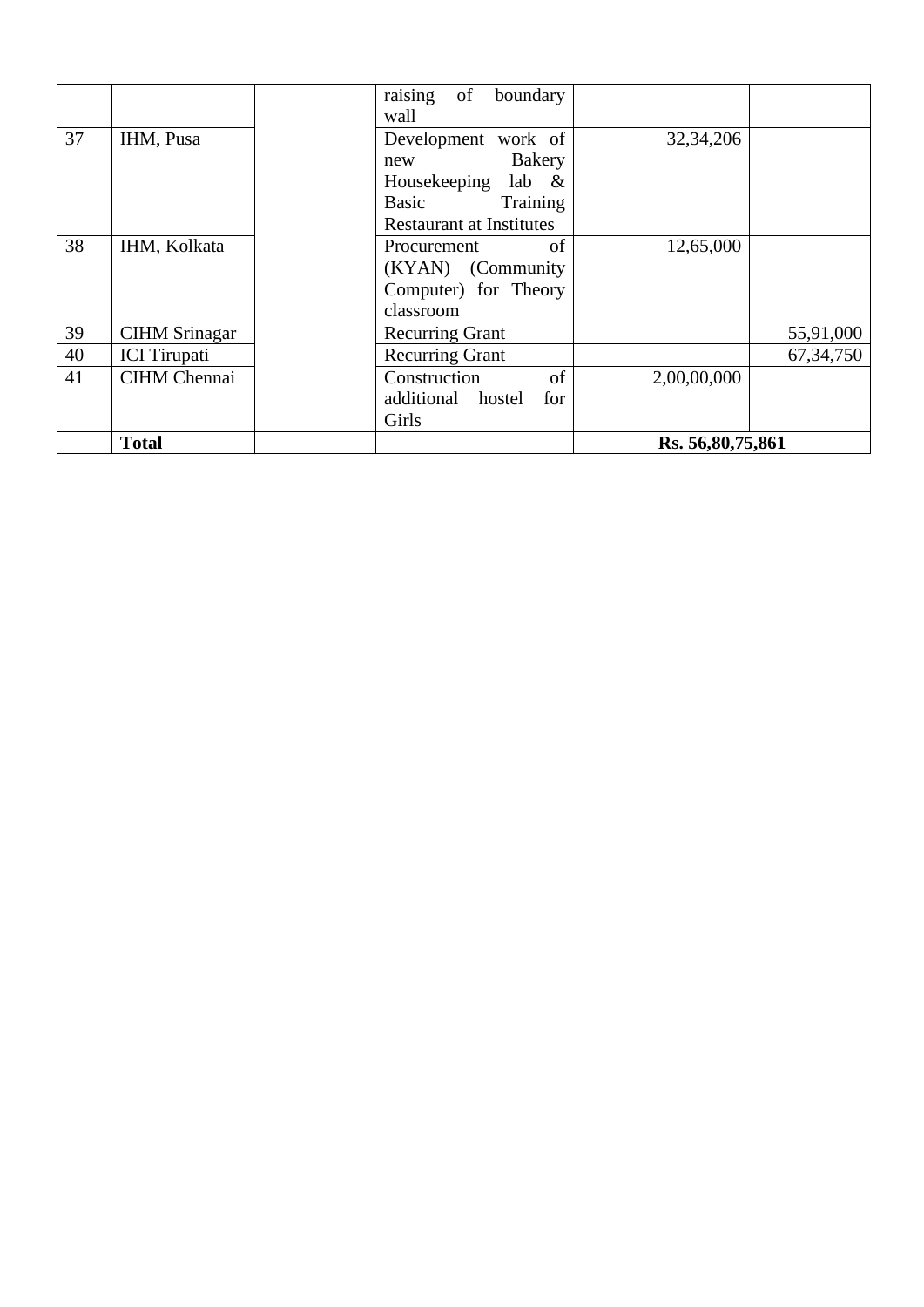## **Statement of Expenditure during the current financial year i.e. 2018-19 under the scheme for assistance to IHMs/FCIs/IITTM/NCHMCT/ICI/Polytechnic/Universities etc.**

| SI.<br>No.          | Name of the<br><b>Grantee Body</b>    | <b>Type of</b><br><b>Grantee</b><br><b>Body</b> | <b>Purpose of Grant</b>                                                                                                                                                                                                   | <b>Amount disbursed</b><br>(In Rupees) |                      |
|---------------------|---------------------------------------|-------------------------------------------------|---------------------------------------------------------------------------------------------------------------------------------------------------------------------------------------------------------------------------|----------------------------------------|----------------------|
|                     |                                       |                                                 |                                                                                                                                                                                                                           |                                        | <b>Type of Grant</b> |
|                     |                                       |                                                 |                                                                                                                                                                                                                           | Non-                                   | <b>Recurring</b>     |
|                     |                                       |                                                 |                                                                                                                                                                                                                           | recurring                              |                      |
| $\mathbf{1}$        | SIHM, Balangir                        | Autonomous                                      | Setting up of SIHM                                                                                                                                                                                                        | 4,00,00,000                            |                      |
| $\overline{2}$      | <b>Bundelkhand</b>                    | <b>Body</b>                                     | Introducing<br>$5\overline{)}$<br>years                                                                                                                                                                                   | $\overline{1,20,00,000}$               |                      |
|                     | University, Jhansi                    |                                                 | integrated master degree in                                                                                                                                                                                               |                                        |                      |
|                     |                                       |                                                 | Hotel<br>Management<br>and                                                                                                                                                                                                |                                        |                      |
|                     |                                       |                                                 | <b>Catering Technology</b>                                                                                                                                                                                                |                                        |                      |
| $\mathfrak{Z}$      | CIHM, Bhopal                          |                                                 | Setting up of Solar Plant                                                                                                                                                                                                 | 36,71,391                              |                      |
| $\overline{4}$      | FCI, Khajuraho                        |                                                 | Setting<br>of<br>FCI<br>up<br>at<br>Khajuraho                                                                                                                                                                             | 1,50,00,000                            |                      |
| 5                   | SIHM, Solapur                         |                                                 | of SIHM<br>Setting up<br>at<br>Solapur                                                                                                                                                                                    | 3,96,45,000                            |                      |
| 6                   | SIHM, Ramnagar                        |                                                 | Setting up of SIHM<br>at<br>Ramnagar                                                                                                                                                                                      | 4,00,00,000                            |                      |
| $\overline{7}$<br>8 | CIHM, Hajipur<br>ICI, Tirupati        |                                                 | Renovation<br>and<br>modification of toilets of<br>Administrative-cum-<br>Academic block and hostel<br>blocks (boys and girls) and<br>purchase of equipment for<br>practical training labs<br>Setting up of ICI, Tirupati | 59,05,000<br>9,42,06,000               |                      |
| 9                   | <b>SIHM Jhalawar</b>                  |                                                 | Setting<br><b>SIHM</b><br>of<br>up                                                                                                                                                                                        | 4,81,20,000                            |                      |
|                     |                                       |                                                 | Jhalawar                                                                                                                                                                                                                  |                                        |                      |
| 10                  | <b>CIHM Jagdishpur</b>                |                                                 | <b>CIHM</b><br>Setting<br>of<br>up<br>Jagdishpur                                                                                                                                                                          | 4,50,00,000                            |                      |
| 11                  | FCI Almora                            |                                                 | Setting up of FCI Almora,<br>Uttarakhand                                                                                                                                                                                  | 1,75,00,000                            |                      |
| 12                  | <b>CIHM</b><br>Thiruvananthapur<br>am |                                                 | Various<br>campus<br>development works                                                                                                                                                                                    | 3,00,00,000                            |                      |
| 13                  | <b>CIHM</b><br>Thiruvananthapur<br>am |                                                 | Various<br>campus<br>development works                                                                                                                                                                                    | 14,92,033                              |                      |
| 14                  | <b>ICI</b> Noida                      |                                                 | Society Tiurpati<br>for<br>ICI<br>running ICI Noida                                                                                                                                                                       |                                        | 40,24,000            |
| 15                  | <b>ICI</b> Noida                      |                                                 | ICI Society Tirupati for ICI<br>Noida                                                                                                                                                                                     | 54,00,000                              |                      |
| 16                  | CIHM Hyderabd                         |                                                 | Various<br>campus                                                                                                                                                                                                         | 20,42,282                              |                      |
|                     |                                       |                                                 | development<br>like<br>works<br>upgradation<br>of<br>labs,<br>classrooms, auditorium, and<br>kitchen<br>purchase<br>of<br>by                                                                                              |                                        |                      |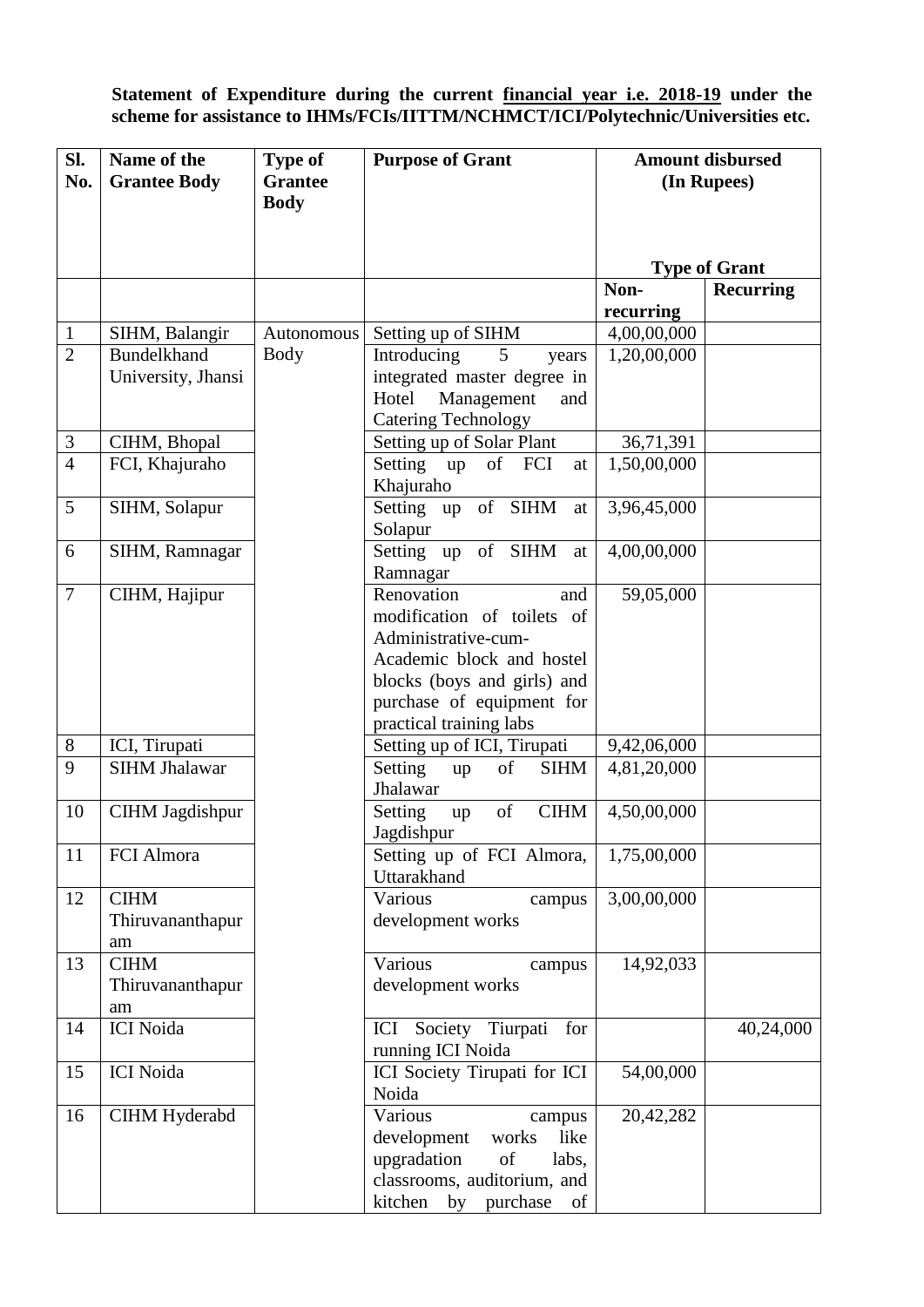|    |                       | furniture<br>equipment,<br>and     |             |           |
|----|-----------------------|------------------------------------|-------------|-----------|
|    |                       | fixture                            |             |           |
| 17 | <b>ICI</b> Tirupati   | ICI society, Tirupati for          |             | 16,96,000 |
|    |                       | running ICI Tirupati               |             |           |
| 18 | <b>IITTM, Gwalior</b> | office<br>of<br>Procurment         | 32,00,000   |           |
|    |                       | equipment, furniture<br>and        |             |           |
|    |                       | fixtures to start short term       |             |           |
|    |                       | courses by the IITTM at            |             |           |
|    |                       | <b>SIHM Bodhgaya</b>               |             |           |
| 19 | <b>CIHM Gwalior</b>   | Construction of building           | 88,06,000   |           |
|    |                       | complex, hostel and staff          |             |           |
|    |                       | quarters.                          |             |           |
| 20 | <b>CIHM</b> Srinagar  | Construction<br>Hostel<br>of       | 3,50,73,600 |           |
|    |                       | Block under OBC related            |             |           |
|    |                       | expansion work.                    |             |           |
| 21 | <b>CIHM</b>           | Construction of 75 seated          | 1,92,47,600 |           |
|    | Bhubaneswar           | Girls<br>Hostel<br><b>CIHM</b>     |             |           |
|    |                       | in                                 |             |           |
|    |                       | Bhubaneswar                        |             |           |
| 22 | FCI Pali              | Setting up of FCI Pali,            | 1,00,00,000 |           |
|    |                       | Rajasthan                          |             |           |
| 23 | <b>IITTM</b>          | Vertical extension of Hostel       | 4,37,60,680 |           |
|    | Bhubaneswar           | <b>IITTM</b><br><b>Block</b><br>of |             |           |
|    |                       | Bhubaneswar                        |             |           |
| 24 | <b>ICI</b> Noida      | <b>Running ICI Noida</b>           |             | 60,00,000 |
|    |                       |                                    |             |           |
| 25 | <b>CIHM</b> Pusa      | Rehabilitation<br>and              | 87,20,000   |           |
|    |                       | Resoration of the Institute        |             |           |
|    |                       | old<br>$\&$<br>Academic<br>new     |             |           |
|    |                       | Blocks and Boys and Girls          |             |           |
|    |                       | Hostels and strengthening          |             |           |
|    |                       | and raising of Boundary            |             |           |
|    |                       | wall.                              |             |           |
| 26 | <b>CIHM Pusa</b>      | Development work of new            | 38,78,030   |           |
|    |                       | bakery, Housekeeping Lab           |             |           |
|    |                       | basic<br>Training<br>and           |             |           |
|    |                       | Restaurant at the Institute        |             |           |
| 27 | <b>CIHM Kufri</b>     | Expansion / additions and          | 81,24,978   |           |
|    | Shimla                | alteration of the IHM Kufri        |             |           |
|    |                       | <b>Building Shimla</b>             |             |           |
| 28 | <b>ICI</b> Tirupati   | Setting up of new campus           | 1,42,40,900 |           |
|    |                       | building of ICI Tirupati           |             |           |
| 29 | <b>ICI</b> Noida      | <b>ICI</b> Noida                   | 3,44,00,000 |           |
| 30 | <b>CIHM Shillong</b>  | Construction of hostels for        | 4,57,46,800 |           |
|    |                       | both boys and girls by way         |             |           |
|    |                       | of vertical extension              |             |           |
| 31 | FCI Jammu             | Setting up of fCI at Jammu         | 1,75,00,000 |           |
| 32 | <b>CIHM Kolkata</b>   | Carry out the renovation           |             |           |
|    |                       | work of boys hostel                |             |           |
|    |                       |                                    | 48,00,000   |           |
| 33 | FCI Namchi            | Setting up of FCI Namchi           | 99,20,000   |           |
| 34 | FCI Khajuraho         | Procumbent of Equipment            | 1,00,00,000 |           |
| 35 | <b>CIHM Hajipur</b>   | Construction of hostels for        | 1,56,28,000 |           |